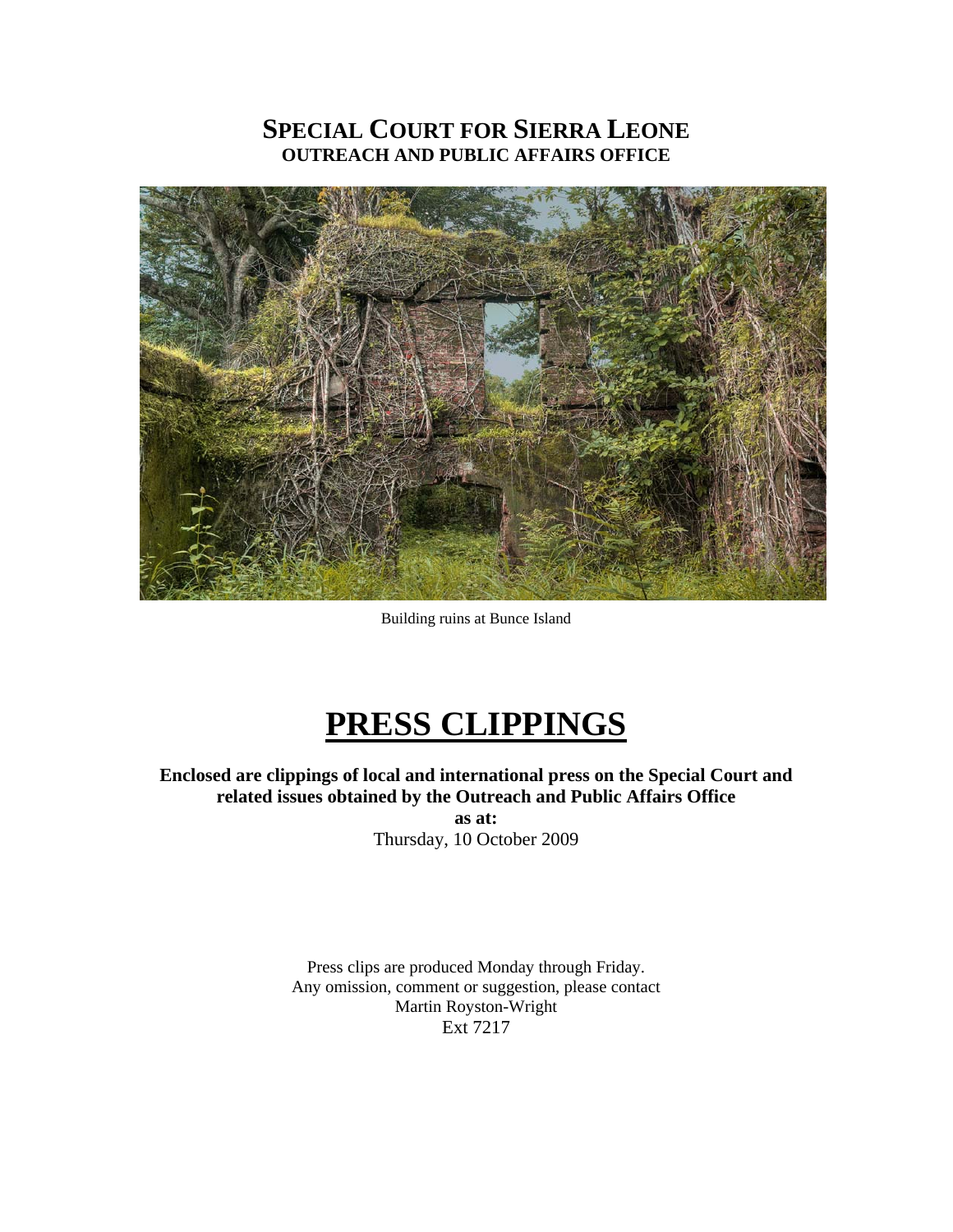| <b>Local News</b>                                                                         |            |
|-------------------------------------------------------------------------------------------|------------|
| "Outrageous Cruel and Inhumane" / Awoko                                                   | Page 3     |
| Justice Kamanda for Special Court President / Premier News                                | Page 4     |
| <b>International News</b>                                                                 |            |
| Charles Taylor Denies Receiving Weapons From Foday Sankor / BBC World Service Trust       | Page 5     |
| Charles Taylor Did Not Plan Any Operations With Sierra Leonean / Charles Taylor Trial.org | Pages 6-7  |
| UNMIL Public Information Office Media Summary / UNMIL                                     | Pages 8-12 |
| Fifth Colloquium of Prosecutors of the International Criminal Tribunals / RNW             | Page 13    |
| ICTR: Bagaragaza Sentencing Next Week / Radio Netherlands Worldwide                       | Page 14    |

2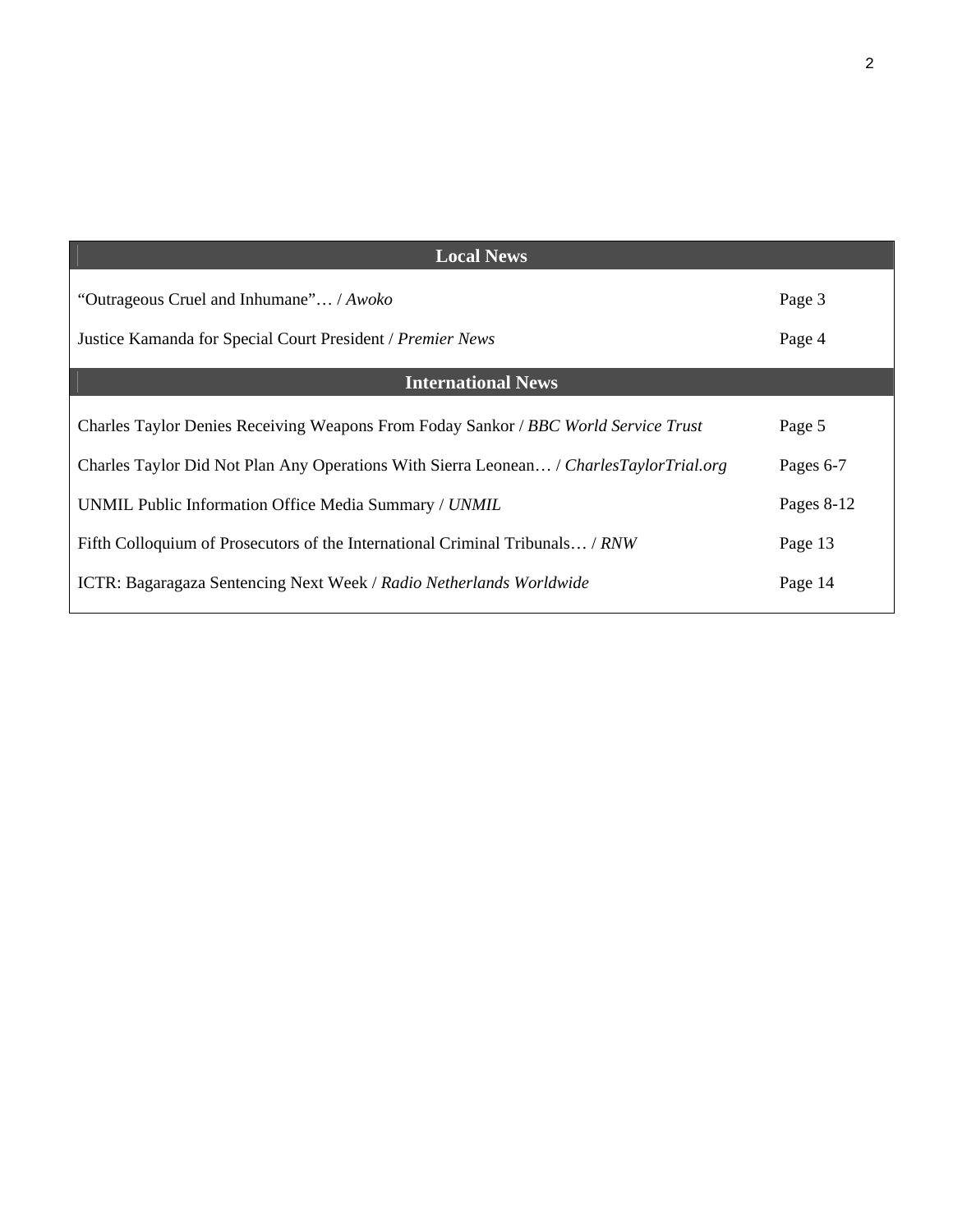#### Awoko Thursday, 29 October 2009

# THOUS, HILLELE Lawyers blast transfer to Rwanda

**By Betty Milton** 

ayne Jordash the lawyer who has been defending Special Court convict Issa Hassan Sesay interim leader of the RUF has said that the proposed transfer of the convicts to serve their jail term in Rwanda is "outrageous, cruel and inhumane."

An obviously disappointed Jordash told Awoko that it is unreasonable and unfair to send convicted persons thousands of miles from their homes with no guarantee of any visitation facilities made by the court.

He said "to my mind as a human right lawyer it is cruel and inhumane ... Mr. Sesay and the other convicted persons had their liberty taken away so what they ought not to have taken away as well is the right to see their friends, family and children."

Highlighting a problem faced in the transfer process, Jordash said that the registry has made a decision to transfer the prisoners within the next 7 days. That is the only notice the convicted have got, that is the time period they may get to see their friends and family in what is going to be likely the last time.

"We have filed a motion today to the President and to the Appeals Chamber asking them to review that decision which in our view is irrational and perverse and offends the conscience of those who actually have one."

He added "Seven days is clearly not enough time to make practical and emotional arrangements to say goodbye to friends, family and country. We regard that decision as an outrageous one, and inhumane decision."

On the issue of family visitation to the convicts in Rwanda, the lawyer said, what they say is that in principle they [Registry] have agreed with the Rwandan authorities that at least one member of the family can visit once a year. "... but that guarantee is somewhat meaningless because what the registry has not done is secure funding for that visit. So Sesay's family cannot clearly enough afford what would be a trip in excess of two thousand dollars to go and visit him in Rwanda ... so that arrangement is practically meaningless.

On the question of security if the convicts are serving their sentences in the country the lawyer said they [convicts] "have been in detention at the court for the last six years and the country appears to have become more secured" adding that with their continued stay in the country there would not be a security problem.

But if it is right in the area of security risk he said "then it is incumbent in a fair and reasonable way to make arrangement so that if the convicted person is transferred to another country they can at least see their friends and family."

Questioned as to whether the convicts would prefer to be jailed at Pademaba road prison, the lawyer said speaking to the convicted persons, especially Sesay "I think his preference would be to remain in the country. The money that the special court will spend in detaining them in Rwanda could have been spent on this country; it could have been spent in this country to continue their detention. So the question isn't whether to be detained at Pademba road but the money which would be used in transporting and detaining them in Rwanda, could have been spent here to create and maintain prison facility here."

Wayne Jordash lamented "I am continuously surprised and shocked by this court the way in which it tramples on

the accused' right to a fair trial, principles of law which have become time un-end in their observance of other international courts in the last fifteen years have been time and time again during the trial and appeal process simply discarded at this court so this latest decision is but this one that has shocked and saddened men in my entire time working here."

The lawyer continued to support Issa Sesay saying "I shal! continue to be his legal representative for as long as he wants me. I will continue to maintain that the trial was a miscarriage of justice and I will continue to support those arguments with sound legal authorities from other international tribunals as long as Sesay wants me to represent him on those issues at any stage in the future I am ready to do so."

In the document filed to the Appeal Chamber of the court, it was disclosed that they have written several letters to the Acting Registrar of the court but on all her replies she has stated that they have not made arrangements for the transfer of the convicts as the matter of the RUF was still ongoing.

It was also disclosed that the Defence submitted that to move a convict to another country to serve a sentence which is likely to run for the rest of their natural life while affording less than 7 days' notice is clearly inhumane, unfair, irrational and an abuse of the process of the Court. It brings the Special Court into disrepute and breaches its commitment to the international and regional human rights standards.

#### **rugs and Child** nev Lamndern le III

**By Abdul Samba Brima** ssistant Inspector General of Police, Francis Alieu Munu early this week disclosed that money laundering, vehicle theft, cyber crimes, human and drug trafficking were among many of the numerous problems the International Police Criminal Organization otherwise known as Interpol was faced with in the country.

He said many people who came from overseas on the pretext of adopting children with the hope of a better life abroad were engaged in using such children for their unintended purposes once they left the shores of Sierra Leone.

He mentioned that the crimes were on the increase in the country adding that "sadly, the Interpol division within the Sierra Leone police does not have the capability and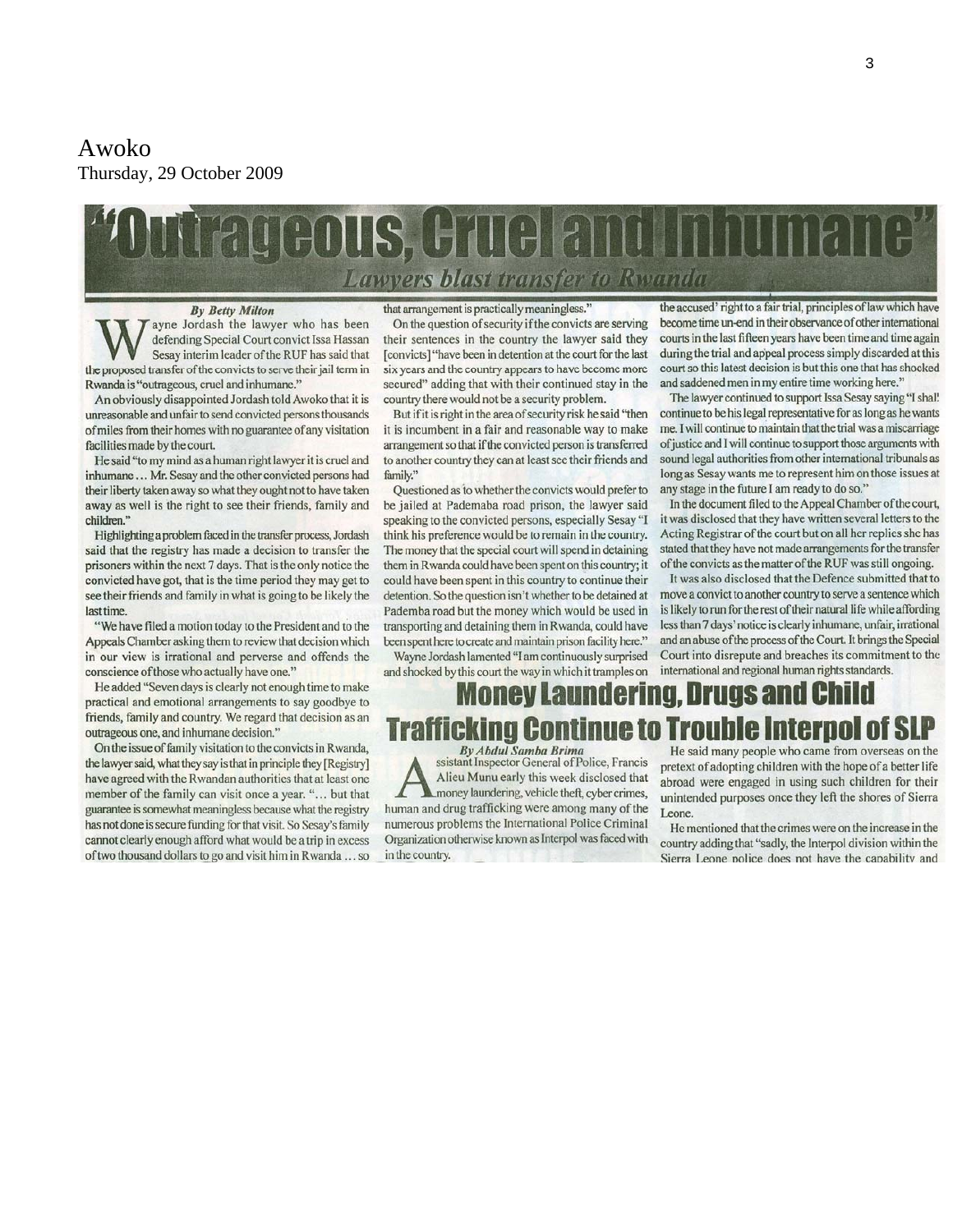Premier News Thursday, 29 October 2009



Kamanda, will relieve Justice Renate Winter as President of the Special Court for Sierra Leone (SCSL) following her departure on Friday.



**Justice Renate Winter** 

**By Alpha Bedoh Kamara** 

This information was made known to members of the Coalition on the International Criminal Court (ICC) in Sierra Leone during their visit to the President before her departure, to brief her on the Coalition's operations and to seek ways to complement each other in the effort towards ratification of the ICC in Sierra Leone

The team was headed by James Mathew, Director of the coalition, who informed the President that many Sierra Leoneans don't know about the Rome Statute and that they are currently engaged in informing the people about the importance of the ICC and the rule of law

Justice Renate Winter, who was appointed by the Secretary-General of

the United Nations to the position, has also served as international judge of the Supreme Court of Kosovo, as part of the UN's interim civilian administration.

She is an expert on family law as well as juvenile justice systems, women's justice issues, pedophilia, child labour and the role of the media in advocacy.

She said the ICC is a subsidiary to national courts and that it will only come in when national courts fail to bring to justice nationals who violate international crimes.

She also said that the Special Court for Sierra Leone is non-political and works in the interest of the people of Sierra Leone, adding that it can only work with the coalition if it is non-political.

Justice Kamanda, who has served as an<br>Contd. Page 6

Justice Jon Kamanda



**From front page** Appeals Court Justice in the Sierra Leone Judiciary since 2004 and a Presiding Judge in criminal appeals, said the ICC is called upon when the national courts are unable to prosecute impunity.

He said one factor that should be understood in the issue of the ratification of the ICC in Sierra Leone is the problem of an effective and capable national court to try people with violations of international crimes.

"Are we ready and prepared?" he asked, adding that Sierra Leone doesn't have the wherewithal to handle international crimes.

He said nationalizing the ICC will have to do with changing the legal acts and procedures of the laws of Sierra Leone, specially the Criminal Procedure Act

and others.

Mathew replied that the coalition is not seeking for the changing of these laws but rather to seek ways by which they could be synchronized with international laws.

One example cited was the conviction of RUF indictees found guilty of forceful marriage in the recently concluded Appeals Chamber's ruling.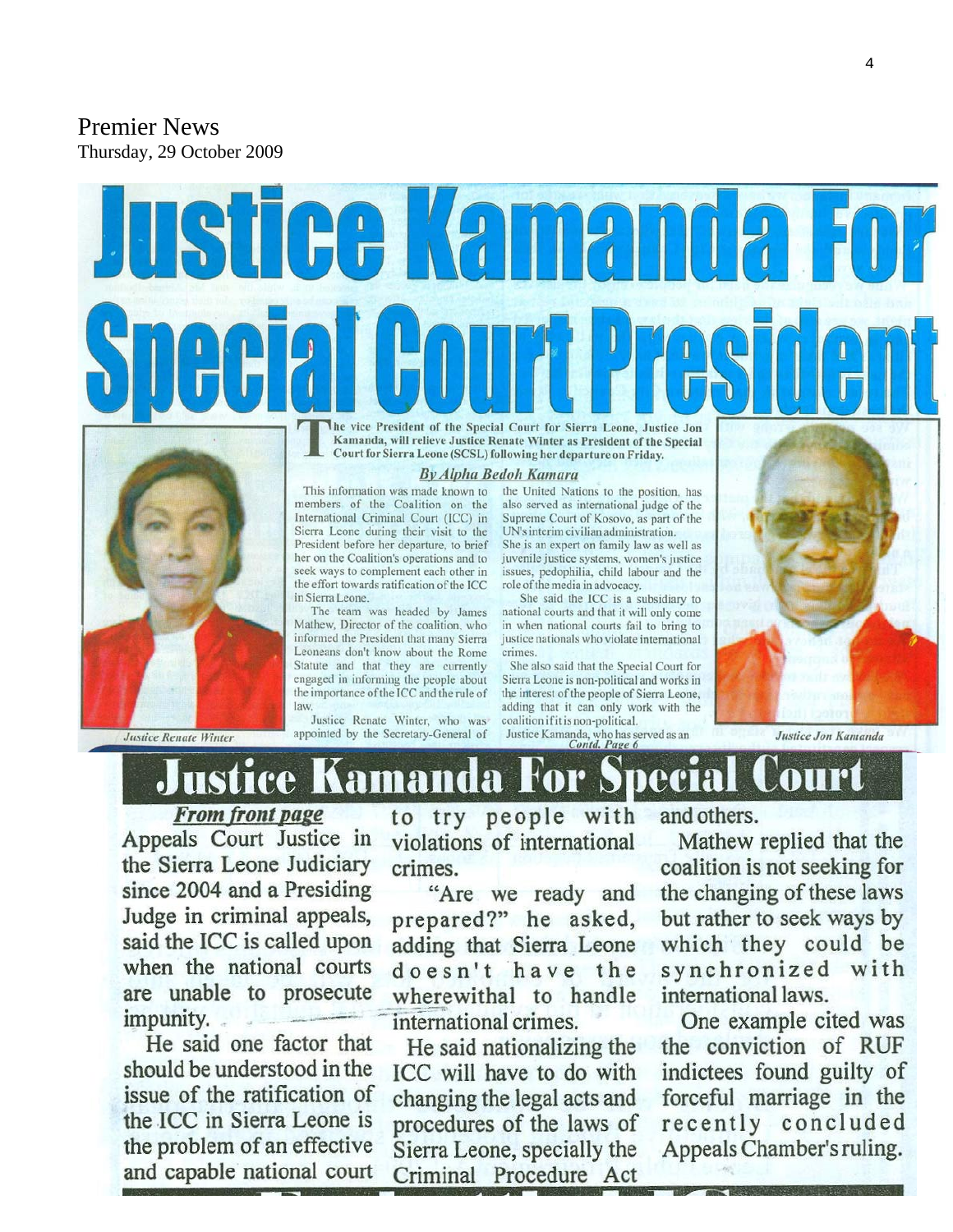# **B B C** WORLD SERVICE TRUST

Wednesday, 28 October 2009

#### By John Kollie

#### **Charles Taylor denies receiving weapons from Foday Sankor**

*The former Liberian president, Charles Taylor, has rejected prosecution evidence that he did a deal with the RUF commander, Foday Sankoh, in the summer of 1992 over heavy weapons. Last year, a former RUF radio operator testified that Sankoh gave Mr Taylor a heavy artillery cannon captured from ECOMOG troops in Sierra Leone. Mr Taylor said there was no deal between the two over weapons at that time. John Kollie has this transcribes the Hague reports for the BBC World Service Trust.* 

The witness, Foday Lansana, had said that the RUF leader, Sankoh travelled from Freetown to Monrovia after May 1992 with the captured ECOMOG long-range artillery piece and handed it over in exchange for light weapons such as AK 47 guns for the RUF to use in Sierra Leone.

Mr Taylor agreed he received the cannon but denied giving Sankoh anything in return. "I did receive an artillery piece from Sankoh, but in answering yes to that question, this did not happen after May 1992" Mr. Taylor asserted. In further response to a question from his lawyer, former president Taylor maintained, "No" but admitted that he had always given Sankoh what he called small amount of arms and ammunitions. "We were no doing a business to say there was some business" . Mr. taylor continued.

Mr Taylor also denied sending weapons to Foday Sankoh or his successor, Sam Bockarie, after Sankoh's arrest in Nigeria, as the Prosecution witness had claimed.

Lansana also told the court last year that Mr Taylor gave him his first assignment, instructing him to install a radio communication system in Sankoh's house in the Sierra Leonean town of Pendembu. According to his testimony, Charles Taylor communicated with the RUF from Monrovia via the radio. He said Sankoh was code-named "Toyota", and Mr. Taylor was referred to as "Butterfly". Mr. Taylor described Lansana's evidence as false and a total fabrication. "This whole nonsense about

radio operators for the first time just going back to Sierra after May of 1992 is all hawk wash, that's what it is; trying to piece things together." The former Liberia claimed.

 In apparent burst of emotions, Mr. Taylor asked, "How can there be radio stations in Sierra, that Foday Sankoh cannot contact me, he has to return with one radio before a contact can be made? It's a lie your honours. He did properly put this lie together. Either there are radios in Sierra Leone or he takes the first one there. Mr Taylor maintained.

Mr. Taylor's lead lawyer, Courtenay Grifftihs said that he would conclude Mr. Taylor's direct examination by next week.

# **B B C** WORLD SERVICE TRUST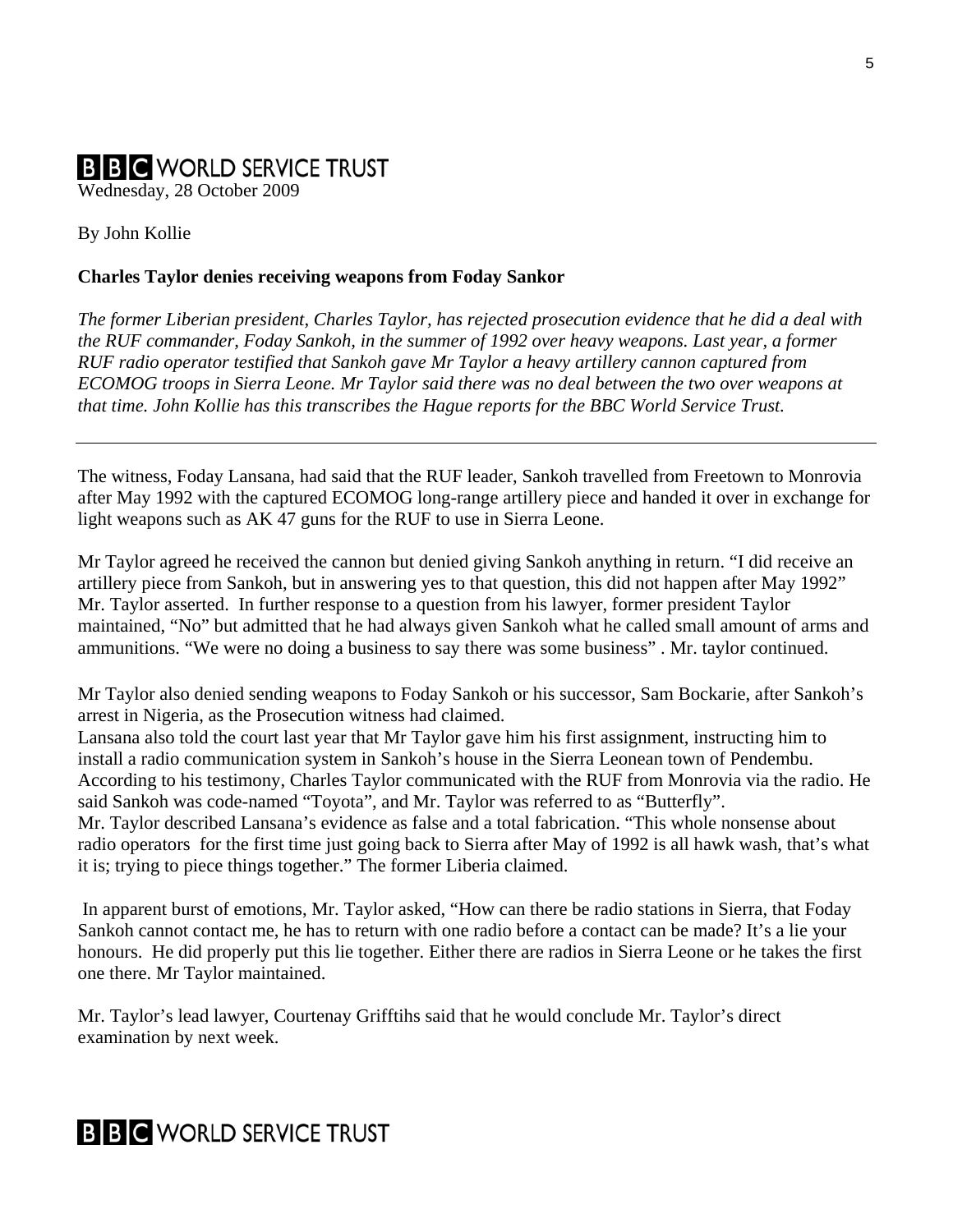## CharlesTaylorTrial.org (The Hague)

Wednesday, 28 October 2009

#### **Liberia: Charles Taylor Did Not Plan Any Operations With Sierra Leonean Rebels, He Says**

Alpha Sesay

Charles Taylor did not plan any operations with Sierra Leonean rebels during the country's 11-year civil conflict, he told Special Court for Sierra Leone judges today at his trial in The Hague.

"I did not plan any operations with them [Sierra Leonean rebels]," the accused former president said today in response to allegations that he helped the Revolutionary United Front (RUF) rebels in planning specific operations against the government and people of Sierra Leone.

"I never did. It is beyond my comprehension, how did these people manage this? It did not happen," he added.

Mr. Taylor was responding to the testimony of a former RUF insider Karmoh Kanneh who testified in May 2008 that Mr. Taylor helped the RUF rebels in planning how to attack Sierra Leone's capital Freetown in 1999. Mr. Kanneh's testimony reinforced prosecution allegations that Mr. Taylor was involved in a joint criminal enterprise with the RUF and the Armed Forces Revolutionary Council (AFRC) which overthrew the elected government of Ahmed Tejan Kabbah in May 1997. The AFRC junta, which formed an alliance with the RUF, was forcefully removed from power by West African peacekeepers in February 1998. As the AFRC/RUF forces withdrew to Sierra Leonean's hinterland, they committed various attrocities and in May 1999, there was an attack on the country's capital Freetown during which civilians were killed or amputated, houses set on fire and offences of sexual violence committed. The prosecution alleges that Mr. Taylor was part of the plan to commit these crimes and therefore bears responsibility for war crimes, crimes against humanity and other serious violations of international humanitarian law. Mr. Taylor has denied these allegations.

Dismissing Mr. Kanneh's testimony today that he (Taylor) was part of the "plan and design" to attack Freetown in 1999, Mr. Taylor claimed that the witness was "put together" with these legal terms (plan and design).

"This sounds like legal language, designed and planned, he was put together" he said. "I was never part of the plan. Who ever put this together is definitely lying," he added.

Mr. Taylor also reiterated a common position he has taken throughout his testimony, denying prosecution allegations that he supplied the RUF rebels with arms and ammunition, which were used to commit attrocities in Sierra Leone, in exchange for diamonds. Prosecution witnesses have testified that RUF commanders – including Sam Bockarie, Issa Sesay and Eddie Kanneh — made regular trips to Liberia, taking with them diamonds for Mr. Taylor. Mr. Taylor has consistently denied these allegations.

"Nobody is bringing me diamonds, not Eddie Kanneh, not Issa Sesay, nobody ever brought me diamonds. I never received diamonds from any human being in Sierra Leone," the accused former Liberian president persisted.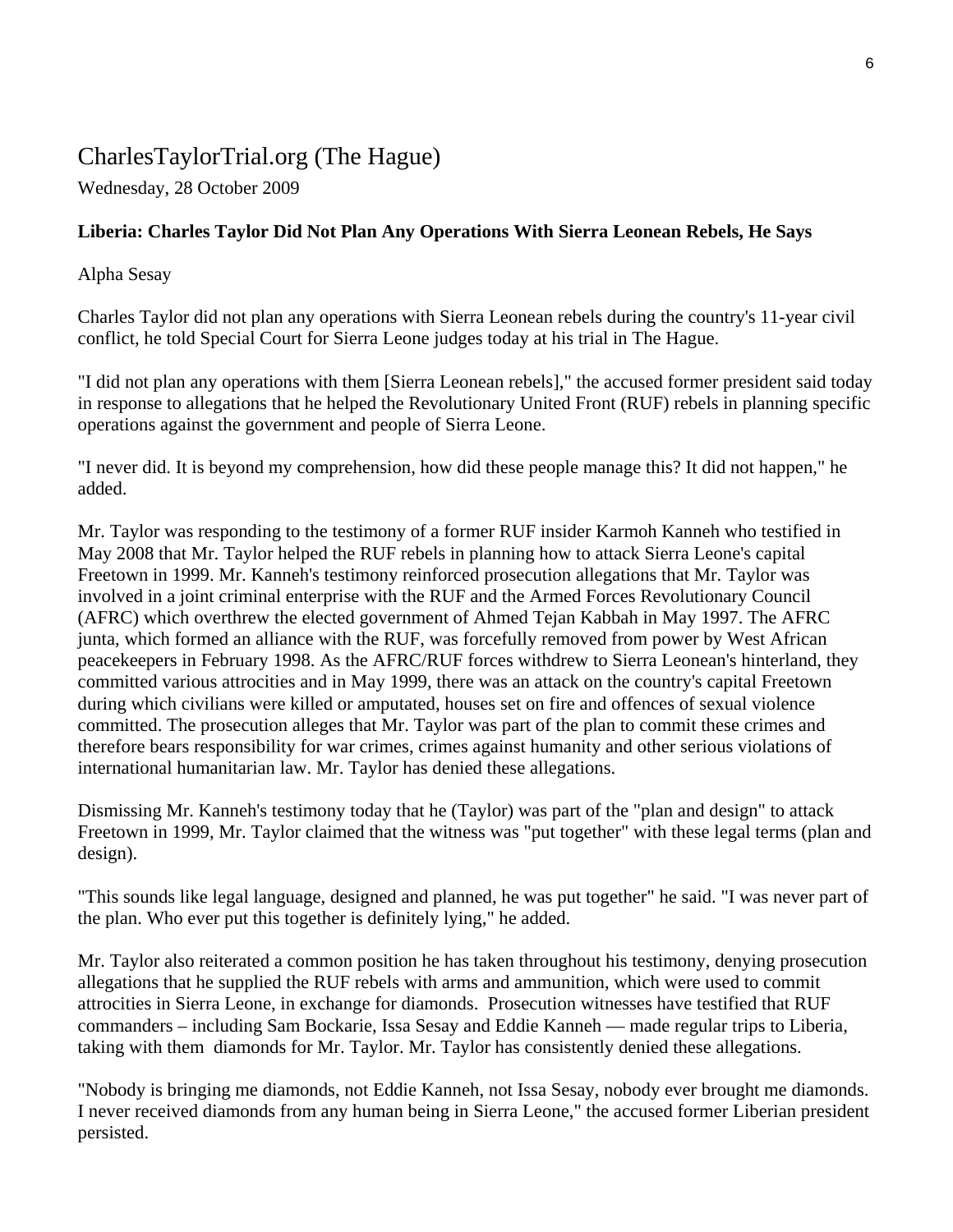In response to allegations that Mr. Taylor supplied arms and ammunition to the AFRC and RUF sometime in 1998 using helicopters, Mr. Taylor today told the court that as of 1998, the Liberian government did not have any helicopters.

"I did not have a helicopter at this time," he told the judges.

He explained that it was only in the begining of 1999 that his givernment obtained an MI2 helicopter, which he said was too small to even transport arms.

Mr. Taylor also refuted the witness' account that he ordered the RUF rebels to attack Liberians United for Reconciliation and Democracy (LURD) rebels in Lofa County in 2000. As in previous testimonies, Mr. Taylor dismissed as "lies" allegations that he gave promotions to RUF commanders Sam Bockarie and Issa Sesa.

"I never made any suggestion or recommendation for promotion in Sierra Leone or anything closer to that," he said.

Mr. Taylor dismissed Mr. Kanneh's entire testimony as a written script against him.

"It looks like a well written script," he said.

Mr. Taylor's testimony continues tomorrow.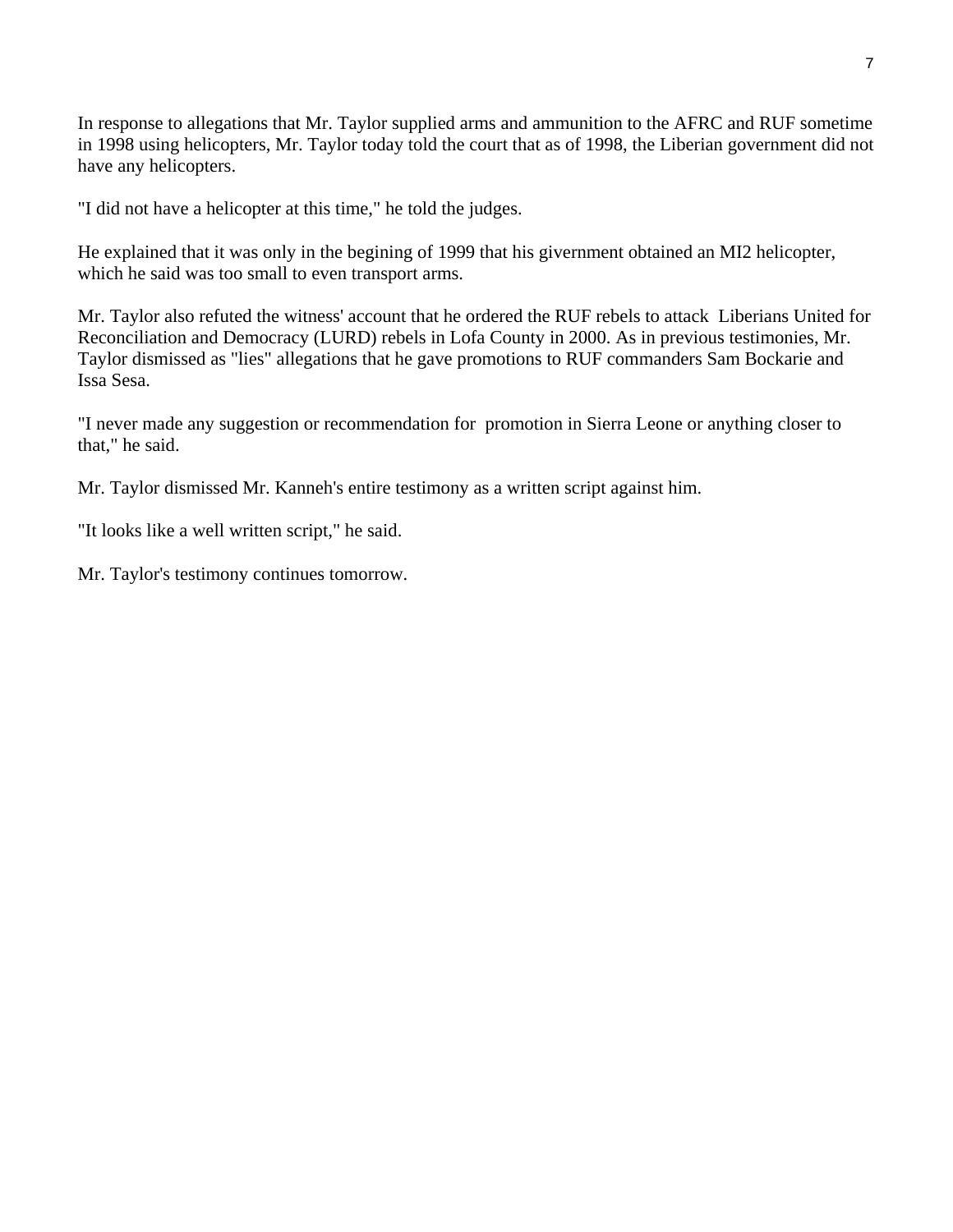

United Nations Mission in Liberia (UNMIL)

#### **UNMIL Public Information Office Media Summary 28 October 2009**

*[The media summaries and press clips do not necessarily represent the views of UNMIL.]* 

#### **International Clips on Liberia**

### **Liberia: TGS Expands Regional 3D Coverage Offshore Liberia**

28 October 2009- Sopuruchi Onwuka — Liberia TGS confirmed the start up of its next phase of regional multi-client 3D seismic acquisition in offshore Liberia. The new two-thousand square kilometer 3D program expands the existing 9,000 square kilometres of 3D coverage that TGS initiated in late 2008. The latest Liberia phase will be recorded with long offset acquisition and will incorporate state of the art Prestack Time and PreStack Depth data processing. TGS expects preliminary data to be available in the third quarter of 2010. Offshore Liberia has received significant interest in recent months due to the excitement generated by new oil discoveries in both the Gulf of Guinea and Sierra Leone.

Source: AllAfrica.com

### **Guinea**

#### **Guinean towns hit by massacre protests**

CONAKRY, Oct 28, 2009 (AFP) - Residents of Guinea's capital Conakry and several provincial towns on Wednesday heeded union calls to stay at home as a way to protest against the army's bloody crackdown on protesters one month ago. On Tuesday evening, the junta-appointed government had warned that the stay-at-home protest would be a "provocation". In Conakry the port, banks and insurance companies were closed and schools were empty, an AFP journalist reported. The Madina market, the largest in Guinea and located in a Conakry suburb, was also closed and few taxis ventured out on the streets of the capital. The city was not completely paralysed by the protests, with small shops and markets still open. Government offices were also open but often only staffed by managers.

#### **Guinea strike marks 1 month since bloody massacre**

Source: AP Online Regional - Africa Date: October 28, 2009

CONAKRY, Guinea\_Tens of thousands of workers in Guinea went on strike Wednesday to mark the one-month anniversary of a massacre in which troops fatally shot pro-democracy demonstrators and raped women in broad daylight, officials and workers said. Most of the capital's private businesses, shops and government offices were closed. Opposition member Mohamed Camara estimated that only 3,000 of some 97,000 government workers reported to work and said that many residents elsewhere in the West African country also heeded the call to strike. Guinea's government cautioned workers against causing unrest. The government supported unions' calls for two days of national mourning earlier this month but did not endorse Wednesday's strike. "We will not attack citizens, but we will not tolerate troublemakers," said anti-riot police force member Lt. Samoura Keita.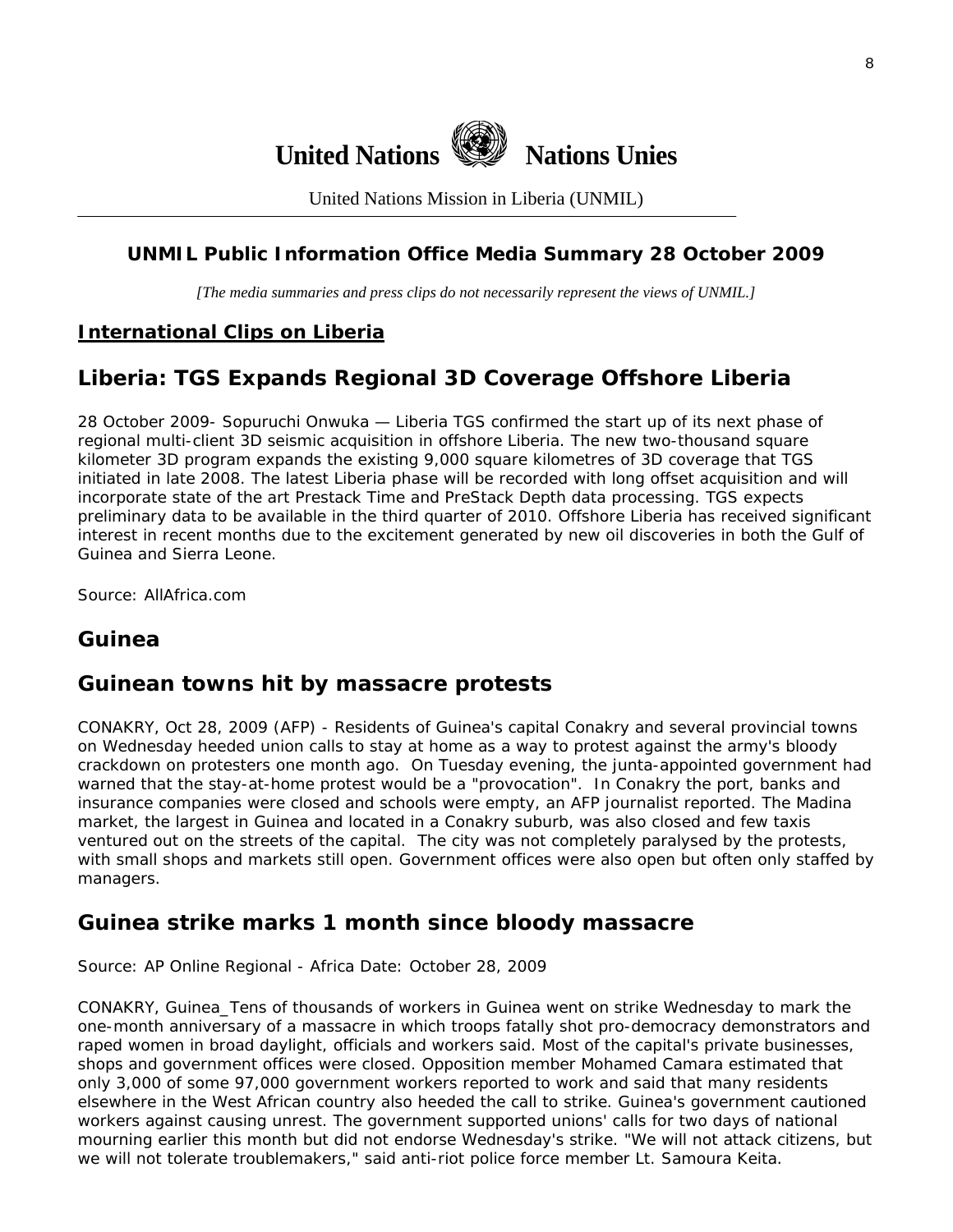## **Ivory Coast UN: Ivory Coast arms, diamond embargoes violated**

Source: General Financial/ Business News Date: October 28, 2009 UNITED NATIONS\_The government and former rebels in Ivory Coast have repeatedly violated a U.N. arms embargo \_ and a ban on diamond exports is being flouted with help from many countries, according to a report by U.N. exports. The West African nation was split into a rebel-controlled north and governmentcontrolled south after an attempted coup sparked civil war in 2002. A peace deal in March 2007 brought key rebel leaders into the administration and offered the best hope yet of a single government after years of foundering accords and disarmament plans \_ but deep divisions remains. In the report to the U.N. Security Council circulated Tuesday, the experts recommended that Burkina Faso investigate the transfer of arms, ammunition and other military equipment across the border to the rebel-controlled north "without delay." They said the systematic transfer of weapons may be linked to the smuggling of cocoa. Ivory Coast is the world's largest cocoa producer and the government controls the largest share of cocoa production, in the south.

#### **Local Media – Newspaper**

#### **U.S. Government Provides Over US\$17M Electoral Support for Liberia**

(The Inquirer, The News, The Informer, Daily Observer)

- The US Government through its Agency for International Development, USAID has awarded a US\$17.5 million grant for the international election support programme for Liberia.
- The Acting USAID Director, Ms. Carolyn Brian told a news conference Tuesday, the 5-year project aims to build sustained election management in the country.
- Ms. Brian said the grant would not just help manage the 2011 elections but also help put in place operation system and capacity for the National Elections Commission (NEC).
- She said the grant which will be managed by International Foundation for Electoral Systems (IFES), would enable the NEC conduct highly complex and technical work without support from international partners.

#### **IFES President Wants National Legislature to Pass the Threshold Bill**

(Public Agenda)

- The President of the International Foundation for Electoral System (IFES), Mr. Williams Sweeney has called on members of the National Legislature to pass the Threshold Bill.
- Speaking yesterday at a joint-press conference at the head office of the National Elections Commission (NEC), Mr. Sweeney committed his organization to supporting the 2011 elections in Liberia.
- Also speaking at the press conference, the Chairman of the NEC, James Fromoyan said the delay in the passage of the Threshold Bill was unwarranted and could delay the holding of the 2011 elections.

#### **Catholic teachers Abandon Strike…Return to Classes Today**

(The Inquirer Heritage, The News, National Chronicle)

- Striking teachers and staff of the Catholic School System have agreed to return to work on today Wednesday, October 28.
- A release signed by the teachers' spokesman James Wrokpoh and the Catholic Education Secretary Saywon Nagbe said normal academic activities will resume at the schools early Wednesday morning.
- The decision was reached following a meeting with the Catholic Education Secretariat and Council.
- Spokesman Wrokpoh said their demands were not met but they agreed to return to classes because of appeals from students and threats of dismissal.
- But the Catholic Education Secretariat says some level of increment had already been done since September.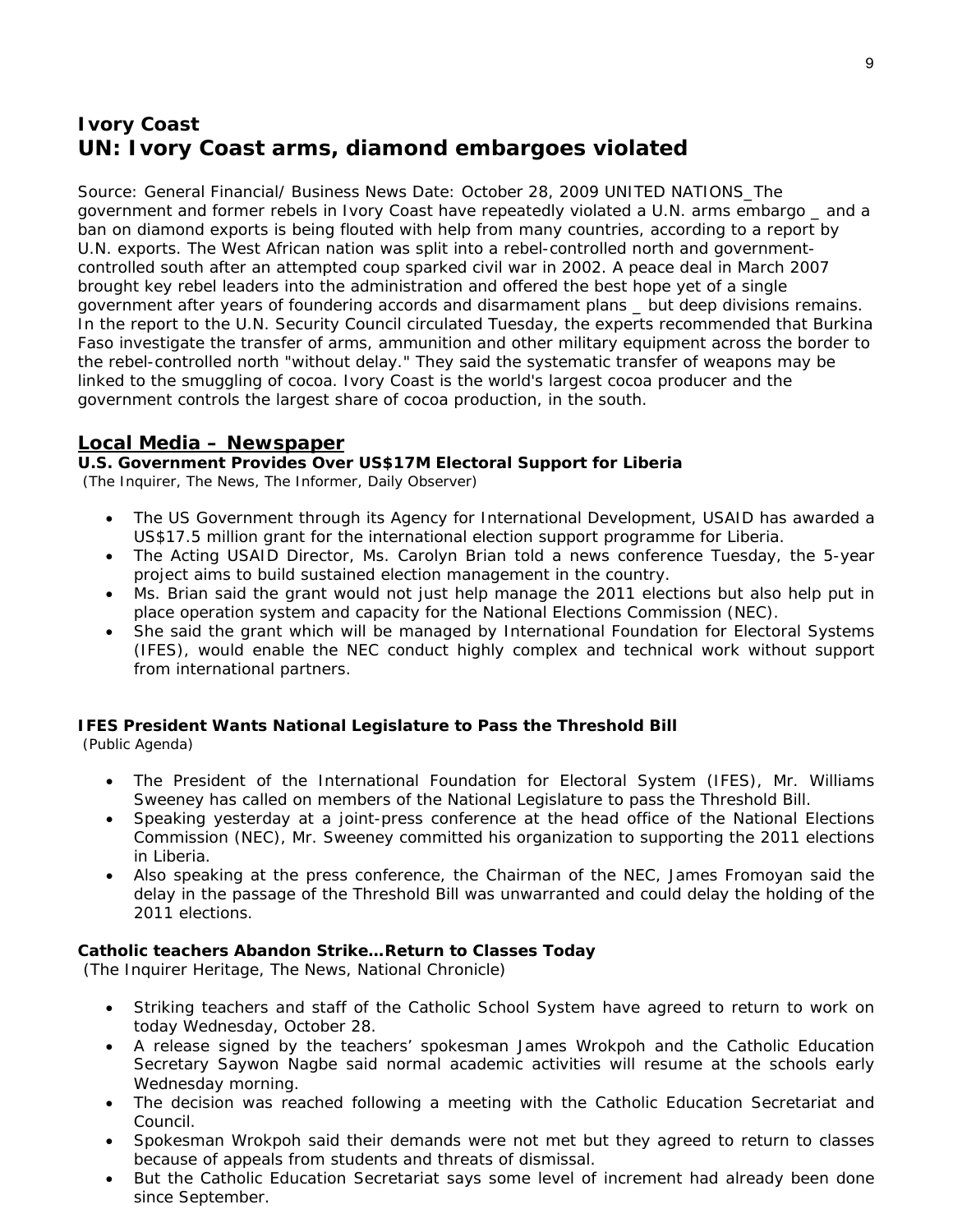#### **Public Works Minister says National Identity Remains Fundamental in the Country**

(The Analyst, The Informer, Daily Observer)

- Public Works Minister Samuel Kofi Woods says the issue of national identity remains fundamental in Liberian history.
- Minister Woods said since the 1800s, Liberians have been repatriating from around the world but are still redefining who they really are.
- He said Liberians abroad and at home are ignoring the need for reconciliation but speaking on the issue of dual citizenship.
- The Minister said the lack of identity and reconciliation is evidenced by the leadership struggles and conflict of accountability and transparency in Liberian organizations.
- He highlighted the issues when he served as quest speaker of the  $4<sup>th</sup>$  annual convention of the New Kru Town Association of the United States.

#### **President Obama Commends President Sirleaf**

(The Analyst, National Chronicle)

- US President Barack Obama has commended President Ellen Johnson Sirleaf for leading a discussion on job creation at a recent working luncheon which he hosted in New York in September for Heads of State and leaders of Sub-Saharan African countries.
- According to an Executive Mansion statement, President Obama also expressed appreciation to his Liberian counterpart for her efforts in Guinea.
- Mr. Obama said the United States shares President Sirleaf's concerns about violence and political instability spreading to other parts of Africa.
- He assured the Liberian leader that the U.S. a committed to working with Liberia and other global partners to re-energize the global economy.

#### **Justice Ministry Authorities Refute Claims that Suspended Information Minister Cleared**

(The News, New Vision, New Democrat, Liberian Express)

- Justice Ministry authorities have refuted claims that investigations in the ongoing Ministry of Information over US\$300,000 financial scandal has ended and suspended Minister Laurence Bropleh vindicated.
- Justice Minister Christiana Tarr said investigation was in progress and there is no report yet to vindicate anybody as the probe continues.
- At least two local newspapers reported Monday that suspended Information Minister has been exonerated from any wrongdoing by police investigators.
- The papers also said a recommendation to vindicate him has been submitted to the Ministry of Justice while the two other officials are about to be sent to court for further prosecution.

#### **UNHCR Supports Rule of Law**

(Daily Observer, The Informer)

- The United Nations Refugee Agency (UNHCR) has donated eight sets of generator to the Ministry of Justice.
- Speaking at the hand over ceremony in Monrovia, UNHCR Country Representative, Ibrahima Coly said the donation was part of the agency's contribution to strengthening rule of law in the country.
- Receiving the generators, Solicitor General Wilkins Wright thanked the UN refugee Agency for the donation saying it will help prosecutors deliver justice and also help implement Government's effort in making justice accessible to all.

**Local Media – Star Radio** *(culled from website today at 09:00 am)*  **USAID Launches US\$17M Electoral Support for Liberia**  *(Also reported on Truth F.M. and ELBC)*

#### **Catholic teachers Abandon Strike…Return to Classes Today**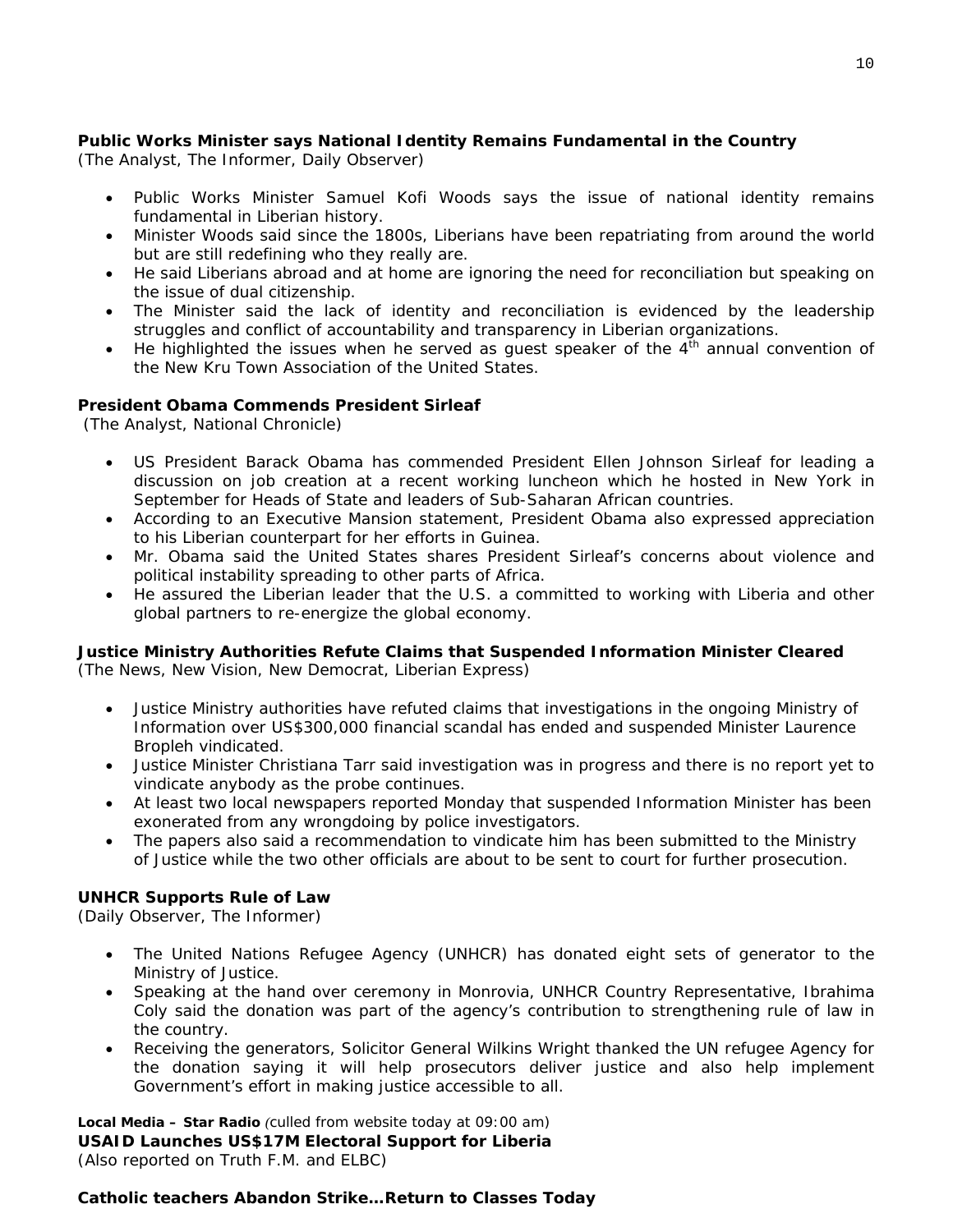#### **Information Ministry US\$300,000 Probe Nearing Conclusion**

- Reports say investigation into the US\$300,000.00 scandal at the Information Ministry is in its concluding state.
- According to the reports, the investigation team is getting final clarifications and compiling its report.
- This latest information contradicts earlier media reports that the investigation had been completed and vindicated suspended Information Minister Laurence Bropleh.
- Reports gathered say the report might be officially released this week.

#### **National Identity Remains Fundamental**

 *(Also reported on Radio Veritas, Truth F.M. and ELBC)*

#### **UNMIL Fatal Accident Case starts in Zwedru, Grand Gedeh County**

- Preliminary hearing into the killing of two persons last Friday by an UNMIL vehicle has begun in Zwedru, Grand Gedeh County.
- The hearing opened Tuesday at the Traffic Court with the defendant denying charges levied against him.
- According to the police charge sheet, the driver Gabriel Kelvin was charged with reckless driving resulting to death.
- He was charged with excessive speeding resulting into the deaths of Augustus Brooks and William Brown.

#### **Cement Dealers Foresee Hike in Cement Price**

- The Liberia Cement Dealers Association has warned of an imminent hike in the price of a bag of cement on the Liberian market.
- The Secretary General of the association, Stanley Torbor said the 10 percent customs duty announced by Government last week would trigger the hike.
- He said the 10 percent customs duty was unrealistic taking into account the US\$9.00 that has been officially charged for a bag of cement.
- He said the distributors are currently selling a bag of cement for US\$7.90 far lower than Government's stipulated price and could increase to US\$15.00 in the coming weeks if the 10 percent import duty is not withdrawn.

*(Also reported on Radio Veritas, Sky F.M., Truth F.M. and ELBC)*

#### **Radio Veritas** *(News monitored today at 09:45 am)*

#### **Former President Taylor Dismisses Link to Former RUF Leader's Death**

- Former Liberian President Charles Taylor has again denied being responsible for the killing of Sierra Leonean rebel commander Sam Bockarie.
- At the resumption of his trial in The Hague after a three-week break, Mr. Taylor said he considered Bockarie his son and could not murder him.
- A number of prosecution witnesses alleged Bockarie was killed because he knew too much about the links between Charles Taylor and the RUF.
- But Mr. Taylor said he ordered his Vice President Moses Blah to ensure that armed men including Bockarie did not enter Liberia with weapons.

#### **President Obama Commends President Sirleaf**

#### **Liberia Nearing Final Stage of Economic Stand Plan**

- President Ellen Johnson Sirleaf says Liberia is nearing the final stage of reaching the trickle and structural benchmarks of its economic stand plan.
- President Sirleaf following an economic management meeting with representatives from the IMF, World Bank, ADB and local financial officials of government, said she was happy that a delegation from three international financial institutions were in the country on an assessment visit.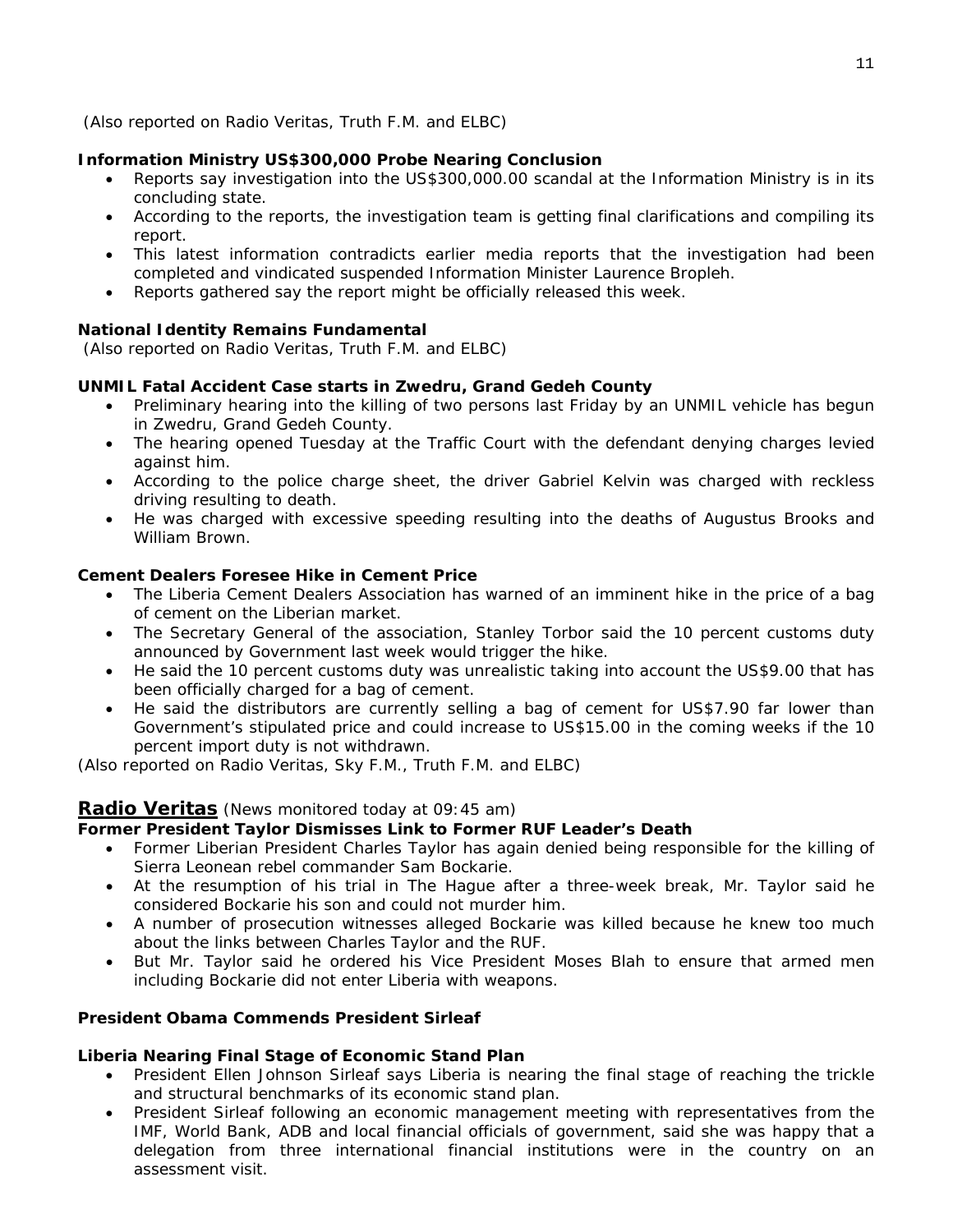- She said despite the progress there were still challenges facing Liberia to reach the HIPC completion point.
- The President who chairs the Economic Management Team named some of those challenges as legislative enactment and putting in place a proper financial management system and expressed the hope that Liberia will reach the HIPC completion point by June 2010.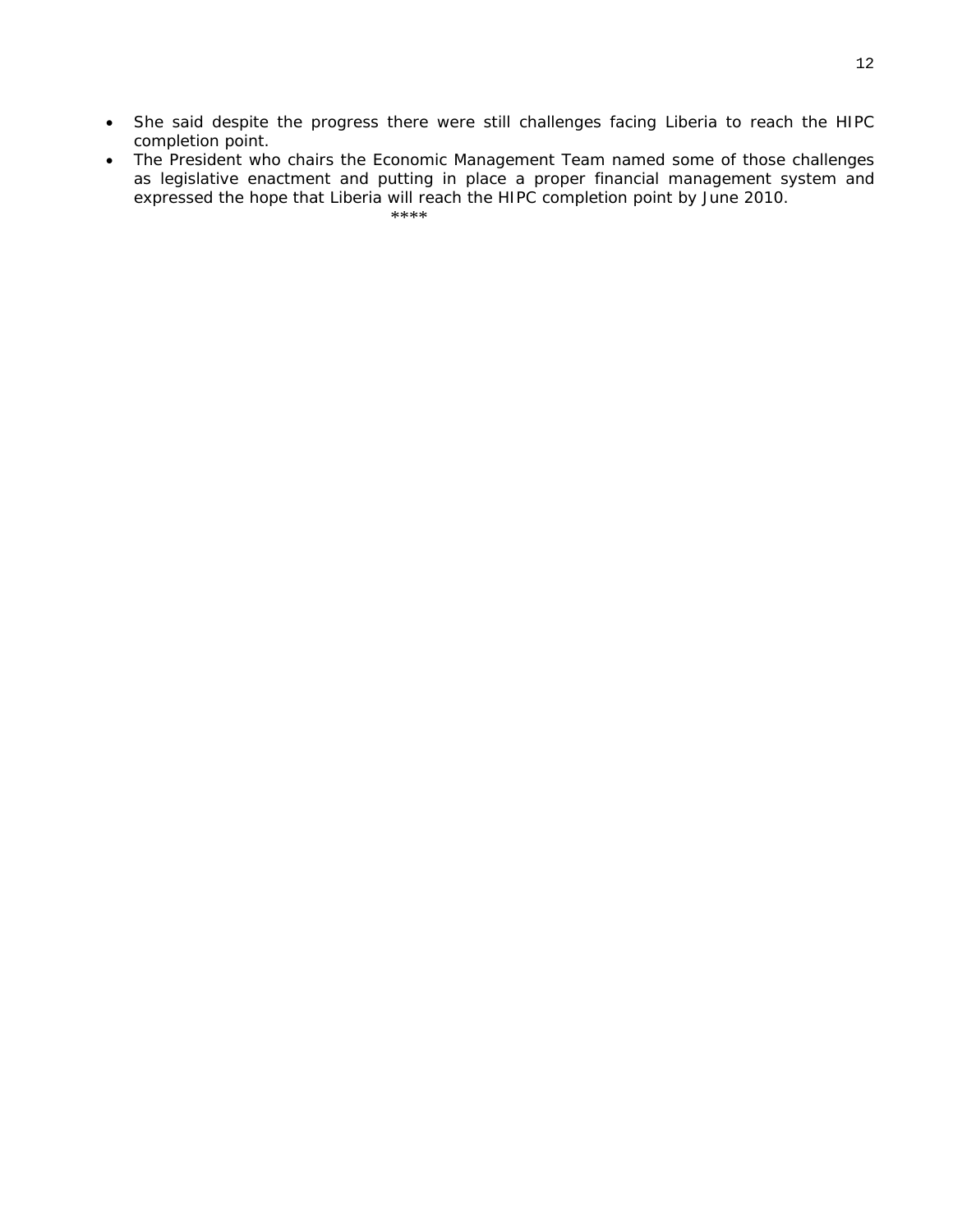# Radio Netherlands Worldwide

Thursday, 29 October 2009

#### **Fifth Colloquium of Prosecutors of the international criminal tribunals announced**

By International Justice Desk



*Arusha, Tanzania* 

The Spokesperson of the International Criminal Tribunals for Rwanda (ICTR), Roland Amoussouga

has confirmed that the fifth Colloquium of Prosecutors of the international criminal tribunals will be organized in Kigali on 11 November until 13 November

The event will be held under the theme: "International criminal justice: lessons from the past, reflections on the future".

The meeting seeks to review new developments in international criminal law and share experiences.

The meeting will bring together current Prosecutors and Deputy Prosecutors, Chiefs of Prosecutions, Chiefs of Investigations, Chiefs of Appeal, all former Prosecutors and former Deputy Prosecutors of the ICTR, the Special Court for Sierra Leone (SCSL), the International Criminal Tribunal for ex-Yugoslavia (ICTY), the International Criminal Court (ICC) and the Extraordinary Chambers in the Court of Cambodia (ECCC).

The event is usually held under a rotational basis. The first meeting, in 2004, was hosted by the ICTR in Arusha. Subsequent gatherings were hosted by the SCSL in 2005, jointly by the ICTY and the ICC in The Hague in 2006 and by the ECCC in Phnom Penn, Cambodia, in 2007.